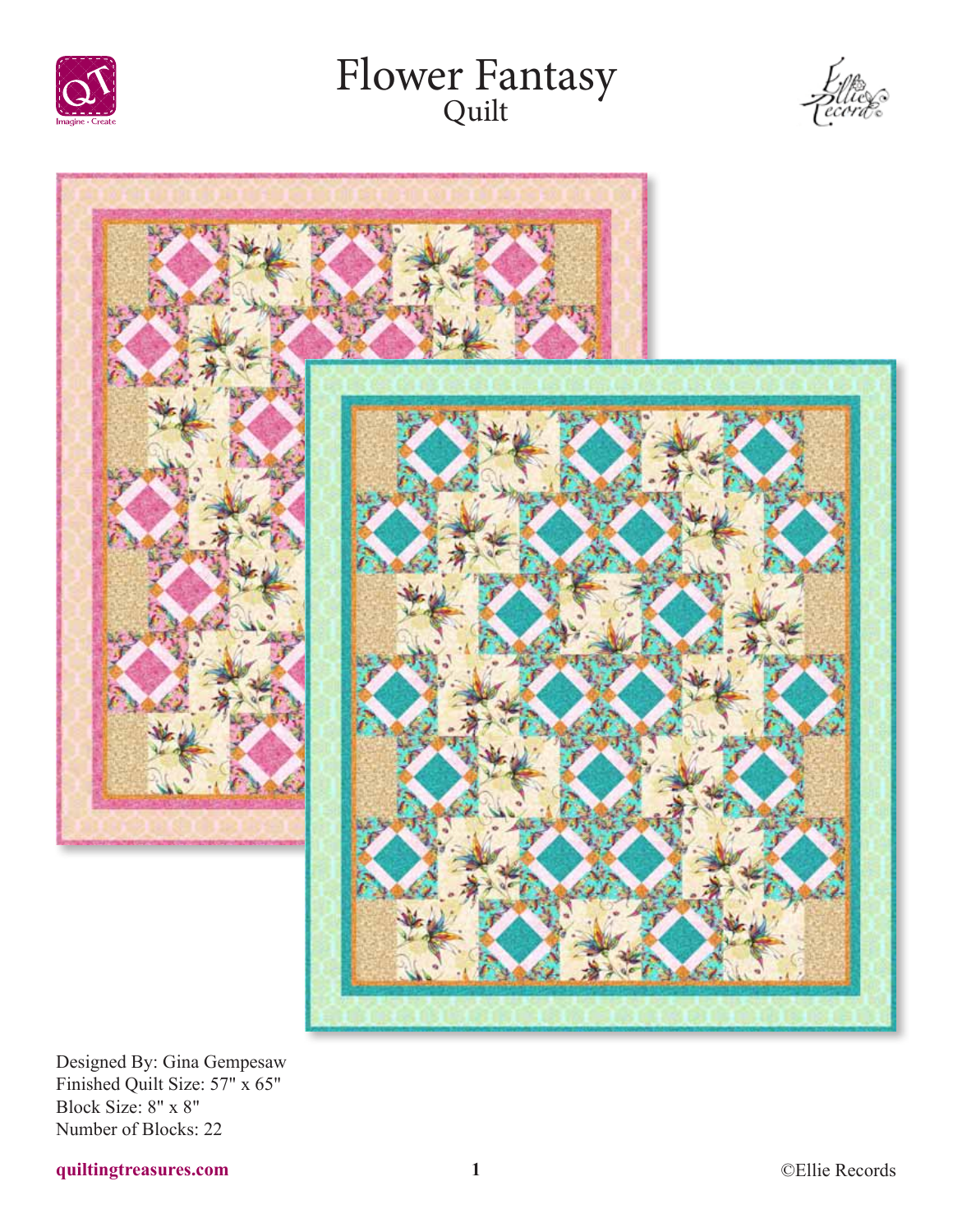

# Flower Fantasy Quilt



| 23128 E       | 23129 Q            | 23130 Q      | 23131 Q |
|---------------|--------------------|--------------|---------|
| Ó.<br>23132 A | 23132 O            | О<br>23132 Q |         |
| 23128 E       | 23129 P            | 23130 P      | 23131 P |
| Ó.<br>23132 A | 23132 <sub>O</sub> | ິດ           | 23132 P |

## FABRIC REQUIREMENTS Design: Teal | Yards 23128 E 1¼ 23129 Q 1<sup>1</sup>/<sub>8</sub> 23130 Q  $\frac{7}{8}*$ 23131 Q  $\frac{5}{8}$ 23132 A ⅓ 23132 O  $\frac{1}{2}$ 23132 Q 1<sup>3</sup>/<sub>8</sub> Backing of choice 3<sup>3</sup>/<sub>4</sub>

\*Pieced borders; 1¾ yards for wholecloth borders

| <b>FABRIC REQUIREMENTS</b> |                 |  |  |
|----------------------------|-----------------|--|--|
|                            |                 |  |  |
| Design: Pink               | Yards           |  |  |
| 23128 E                    | $1\frac{1}{4}$  |  |  |
| 23129 P                    | $1\frac{1}{8}$  |  |  |
| 23130 P                    | $\frac{7}{8}$ * |  |  |
| 23131 P                    | $\frac{5}{8}$   |  |  |
| 23132 A                    | $\frac{1}{3}$   |  |  |
| 23132 O                    | $\frac{1}{2}$   |  |  |
| 23132 P                    | $1\frac{3}{8}$  |  |  |
| Backing of choice          | $3\frac{3}{4}$  |  |  |

\*Pieced borders; 1¾ yards for wholecloth borders

### **Designer Notes:**

**WOF =** *Width of Fabric, measured selvage to selvage, typically 42"–45".*

• *These directions are to make either the TEAL or PINK color versions. Fabrics listed solely are used in both versions. Otherwise, fabrics are listed according to the TEAL version first. Immediately following are fabrics for the PINK version, listed within brackets. For example, to cut the B triangles, use 23129 Q for the TEAL version and 23129 P for the PINK version.*

• *\*For wholecloth outer border (border #3), cut four 23130 Q [23130 P] 3½" x LENGTH of the Fabric (LOF) strips.*

### **Cutting Directions:**

#### **23128 E:**

• Cut (4) 8½" x **WOF** strips. Subcut (16) 8½" A squares.

#### **23129 Q [23129 P]:**

• Cut (6) 4⅞" x **WOF** strips. Subcut (44) 4⅞" squares. Cut each square on one diagonal to yield 88 B HST triangles.

#### **23132 Q [23132 P]:**

- Cut (3) 3⅞" x **WOF** C strips.
- Cut (7) 1½" x **WOF** strips for the Second Inner Border (border #2).
- Cut (7) 2¼" x **WOF** strips for binding.

### **quiltingtreasures.com 2**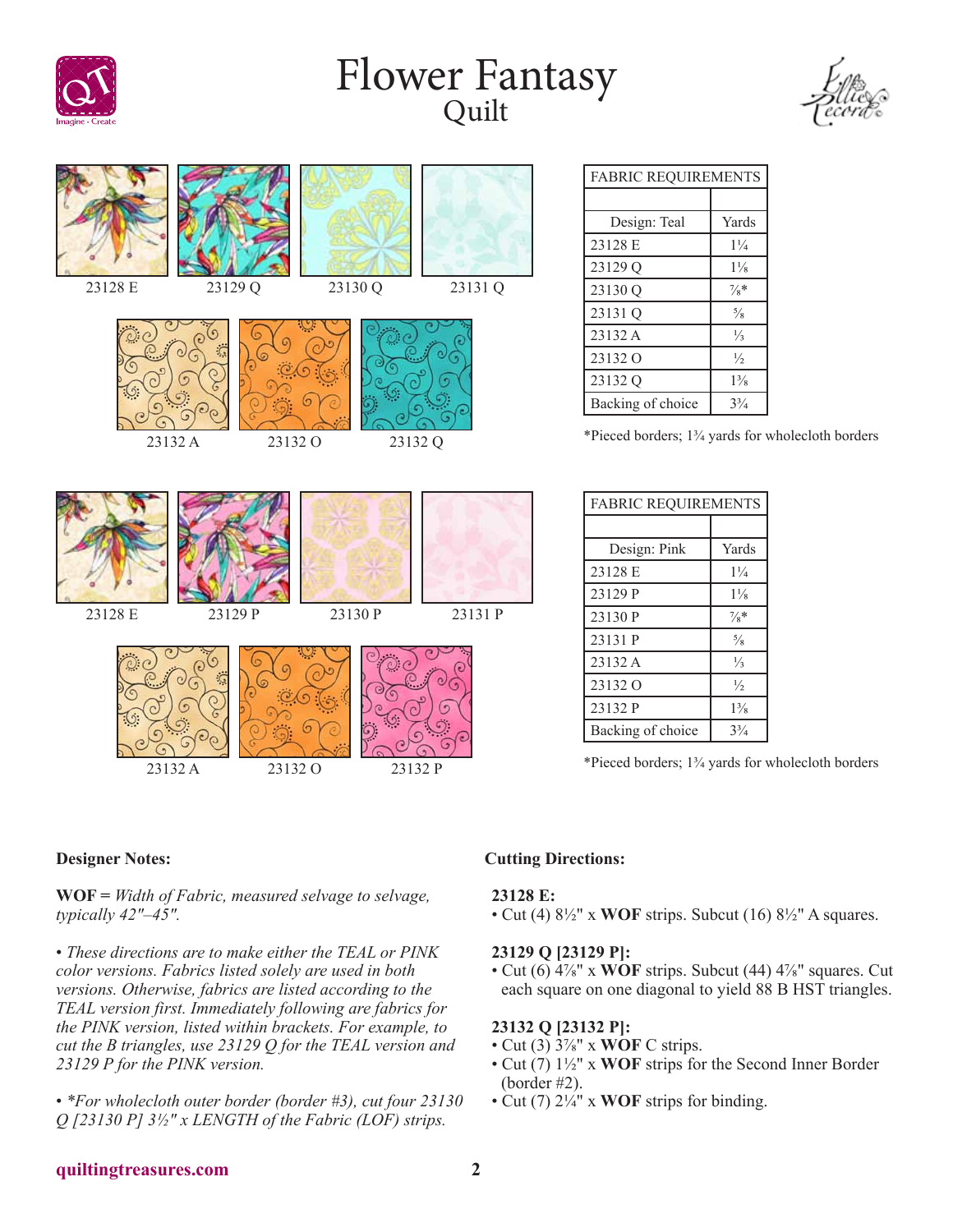

## Flower Fantasy<br><sup>Quilt</sup>



## **23132 O:**

- Cut (4) 1⅝" x **WOF** D strips.
- Cut (6) 1" x **WOF** strips for the First Inner Border (border #1).

## **23131 Q [23131 P]:**

- Cut (6) 1⅝" x **WOF** E strips.
- Cut (2) 3⅞" x **WOF** F strips.

### **23132 A:**

• Cut (1) 8½" x **WOF** strip. Subcut (8) 4½" x 8½" G rectangles.

## **23130 Q [23130 P]:**

• Cut (7) 3½" x **WOF** strips for the Outer Border (border #3; see Designer Notes for wholecloth borders).

### **Backing Fabric:**

• Cut (2) 66" x **WOF** strips for Backing.

### **Block Piecing Directions:**

**1.** Sew an E strip to opposite sides of a C strip to make a 6⅛" wide strip set. Make a total of 3 strip sets. Cut into (22)  $3\frac{7}{8}$ " x  $6\frac{1}{8}$ " CE units.



**2.** Sew a D strip to opposite sides of an F strip to make a 6⅛" wide strip set. Make a total of 2 strip sets. Cut into (44)  $1\frac{5}{8}$ " x  $6\frac{1}{8}$ " FD units.



**3.** Sew an FD unit to opposite sides of a CE unit to make a 6⅛" CEFD square unit. Make a total of 22 CEFD square units.



**4.** Sew a B triangle to all four sides of a CEFD square unit to make an  $8\frac{1}{2}$ " square block. Make a total of  $\frac{2}{2}$  blocks.



### **Quilt Top Assembly:**

- **5.** Layout the 22 blocks, 8 G rectangles, and 16 A squares according to the Quilt Layout Diagram.
- **6.** Sew units together to make each row. Each row should measure  $8\frac{1}{2}$ " x  $48\frac{1}{2}$ ".
- **7.** Sew the 7 rows together to make a 48½" x 56½" quilt center.
- **8.** First Inner Border (border #1): Sew the (6) 1" x **WOF** 23132 O strips together into one long strip. Cut into (2)  $1''$  x  $56\frac{1}{2}$ " strips for the long sides and (2)  $1''$  x  $49\frac{1}{2}$ " strips for the top and bottom.
- **9.** Sew the longer Inner Border strips to opposite sides of the quilt center. Sew the remaining strips to the top and bottom of the quilt center. The quilt should measure 49½" x 57½".
- **10.** Second Inner Border (border #2): Sew the  $(7)$   $1\frac{1}{2}$ " x **WOF** 23132 Q [23132 P] strips together into one long strip. Cut into  $(2)$  1<sup>1</sup>/<sub>2</sub>" x 57<sup>1</sup>/<sub>2</sub>" strips for the long sides and (2)  $1\frac{1}{2}$ " x  $51\frac{1}{2}$ " strips for the top and bottom.
- **11.** Sew the longer border #2 strips to opposite sides of the quilt center. Sew the remaining strips to the top and bottom of the quilt center. The quilt should measure 51½" x 59½".